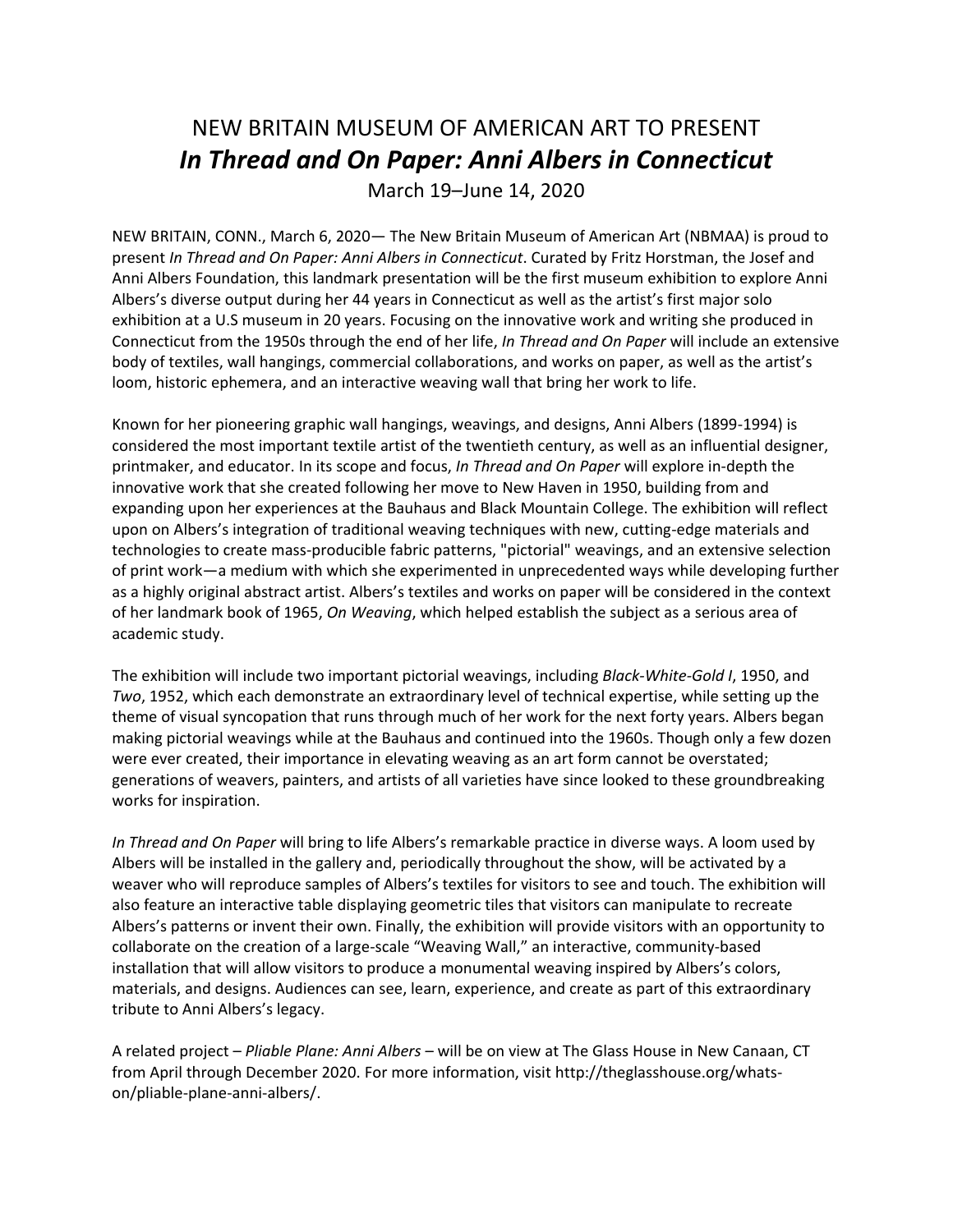*In Thread and On Paper: Anni Albers in Connecticut* is part of 2020/20+ Women @ NBMAA presented by Stanley Black and Decker with additional support provided by Bank of America.

In Thread and On Paper: Anni Albers in Connecticut is made possible by the generosity of The Coby Foundation, Ltd.

Exhibitions at the NBMAA are made possible thanks to the support of the Special Exhibition Fund donors, including John N. Howard, Sylvia Bonney, Anita Arcuni Ferrante and Anthony Ferrante, Marian and Russell Burke, and The Aeroflex Foundation.

We also gratefully acknowledge the funding of Brendan and Carol Conry, Irene and Charles J. Hamm and Carolyn and Elliot Joseph.

#### **About Anni Albers**

Born in Berlin, Anni Albers studied weaving at the Bauhaus beginning in 1922, eventually joining the faculty in 1929. Her innovative textiles from this period combined geometric abstractions with weaving, creating works that were at once functional and aesthetic. In 1933, Anni and her husband Josef emigrated to North Carolina, where they took teaching positions at the newly formed Black Mountain College. At Black Mountain College, she elaborated on the technical innovations she devised at the Bauhaus, developing a specialized curriculum that integrated weaving and industrial design. In 1949, she became the first weaver to have a one-person show at The Museum of Modern Art, New York; the exhibition *Anni Albers: Textiles* subsequently traveled to 26 venues throughout the United States and Canada. Following the Alberses's move to New Haven, Connecticut, in 1950, Albers shifted her focus primarily to her studio, spending the 1950s creating fabrics for commercial production, writing, and further developing her "pictorial weavings," culminating in the exhibition *Anni Albers: Pictorial Weavings* at the MIT New Gallery, Cambridge, Massachusetts, in 1959. The show traveled to the Carnegie Institute of Technology, Pittsburgh; the Baltimore Museum of Art; Yale University Art Gallery; and Contemporary Arts Museum, Houston. Transitioning to printmaking in the 1960s, she spent the next two decades creating designs that pushed that medium in new directions, while still creating designs for commercial textiles. She died in 1994.

#### **About the Josef and Anni Albers Foundation**

Established in 1971, The Josef and Anni Albers Foundation is devoted to preserving and promoting the enduring achievements of both Anni and Josef Albers, and the aesthetic and philosophical principles by which they lived. It serves as a unique center for the understanding and appreciation of the arts and of all visual experience—with the combined legacies of Anni and Josef Albers at its heart. The Foundation carries out its mission by working on exhibitions and publications, primarily focused on the art of Anni and Josef Albers; assisting with research; and supporting education. It conserves the Alberses' art and archives, and serves as an information resource for artists, scholars, students, and the general public. www.albersfoundation.org

**About 2020/20+ Women @ NBMAA**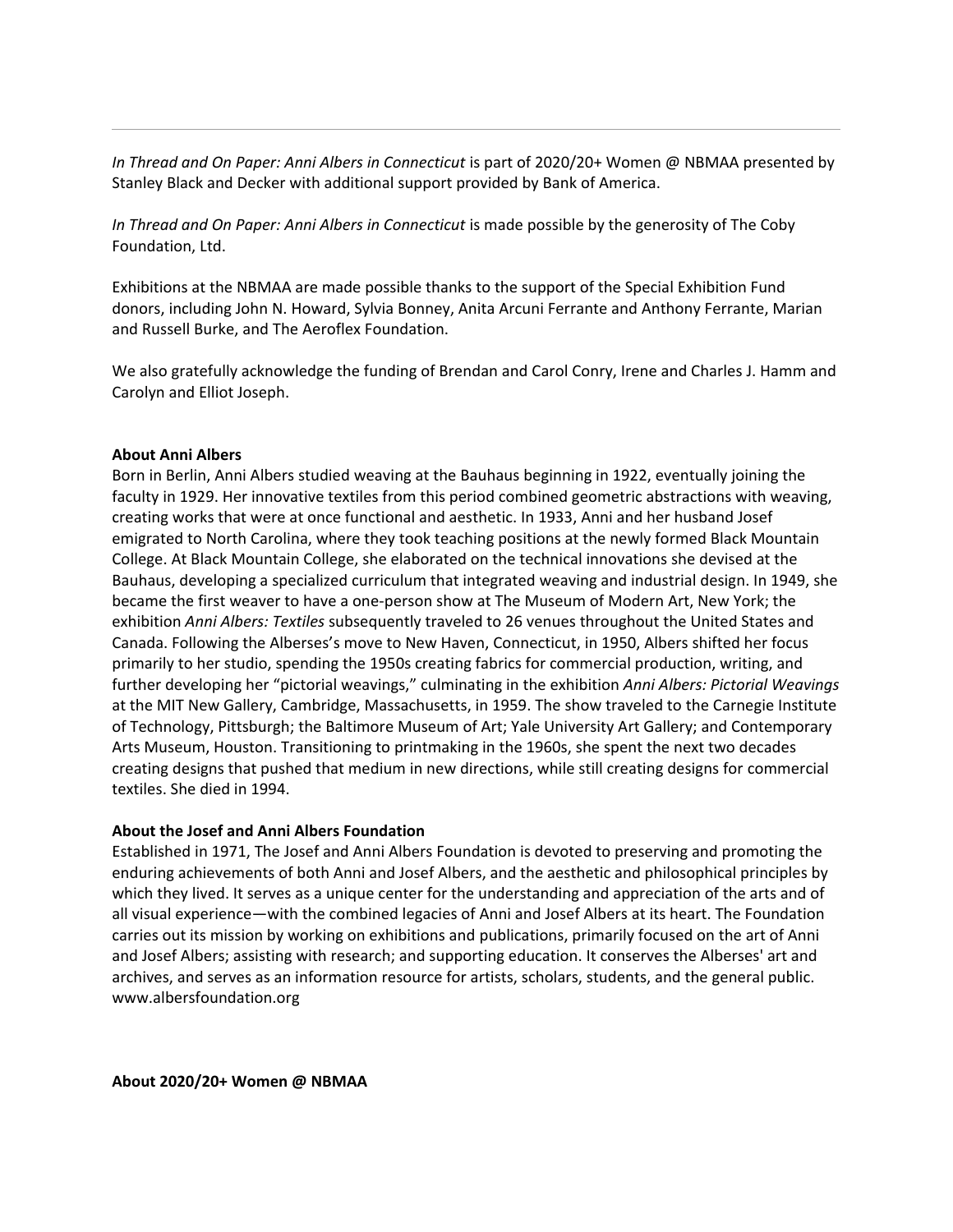*In Thread and On Paper: Anni Albers in Connecticut* is part of the New Britain Museum of American Art's 2020/20+ Women @ NBMAA initiative, a year-long series of groundbreaking exhibitions devoted exclusively to women artists, beginning January 2020. 100 years after women gained the right to vote, only 27% of major exhibitions are dedicated to women artists worldwide. Challenging underrepresentation and celebrating diversity, artists featured will include Kara Walker, Anni Albers, Shantell Martin, Yoko Ono, Nancy Spero, Jaune Quick-to-See Smith, Carrie Mae Weems, Jennifer Wen Ma, and more. Additional information is available on our website:<https://nbmaa.org/exhibitions/2020>

#### **About the New Britain Museum of American Art**

The New Britain Museum of American Art is the first institution dedicated solely to acquiring American art. Spanning four centuries of American history, the Museum's permanent collection is renowned for its strengths in colonial portraiture, the Hudson River School, American Impressionism, the Ash Can School, as well as the important mural series *The Arts of Life in America* by Thomas Hart Benton. The singular focus on American art and its panoramic view of American artistic achievement, realized through the Museum's extensive permanent collection, exhibitions, and educational programming, make the New Britain Museum of American Art a significant resource for a broad and diverse public.

56 Lexington Street New Britain, CT 06052 [www.nbmaa.org](http://www.nbmaa.org/)

**Contact:** Lisa Williams, Associate Curator, New Britain Museum of American Art, (860) 229-0257, ext. 218, [williamsl@nbmaa.org.](mailto:williamsl@nbmaa.org)

SOURCE: New Britain Museum of American Art

#### **Exhibition Related Programs**

**Members' Opening Reception,** Wednesday, March 18, 5:30-7:30 p.m.

Includes remarks by exhibition curator Fritz Horstman, the Josef and Anni Albers Foundation, and NBMAA Director and CEO Min Jung Kim, as well as a live weaving demonstration on a historic Anni Albers loom by Karis Medina, Associate Curator, the Josef and Anni Albers Foundation.

**Community Day | NBMAA Birthday,** Sunday, April 5, 11 a.m.-5 p.m.

NBMAA's Annual Birthday Celebration, museum opening free of charge. Live weaving demonstration by Karis Medina, Associate Curator, the Josef and Anni Albers Foundation, 1-3:30 p.m.

NBMAA Education Department will present related hands-on art activities in Museum.

#### **Lecture | Anni Albers: Experiments,** Thursday, April 9, 5:30-7 p.m.

Exhibition curator Fritz Horstman and Karis Medina, Associate Curator, the Josef and Anni Albers Foundation.

**Live Weaving Demonstrations,** Saturdays, April 11, May 2 & 9, 1-3:30 p.m.